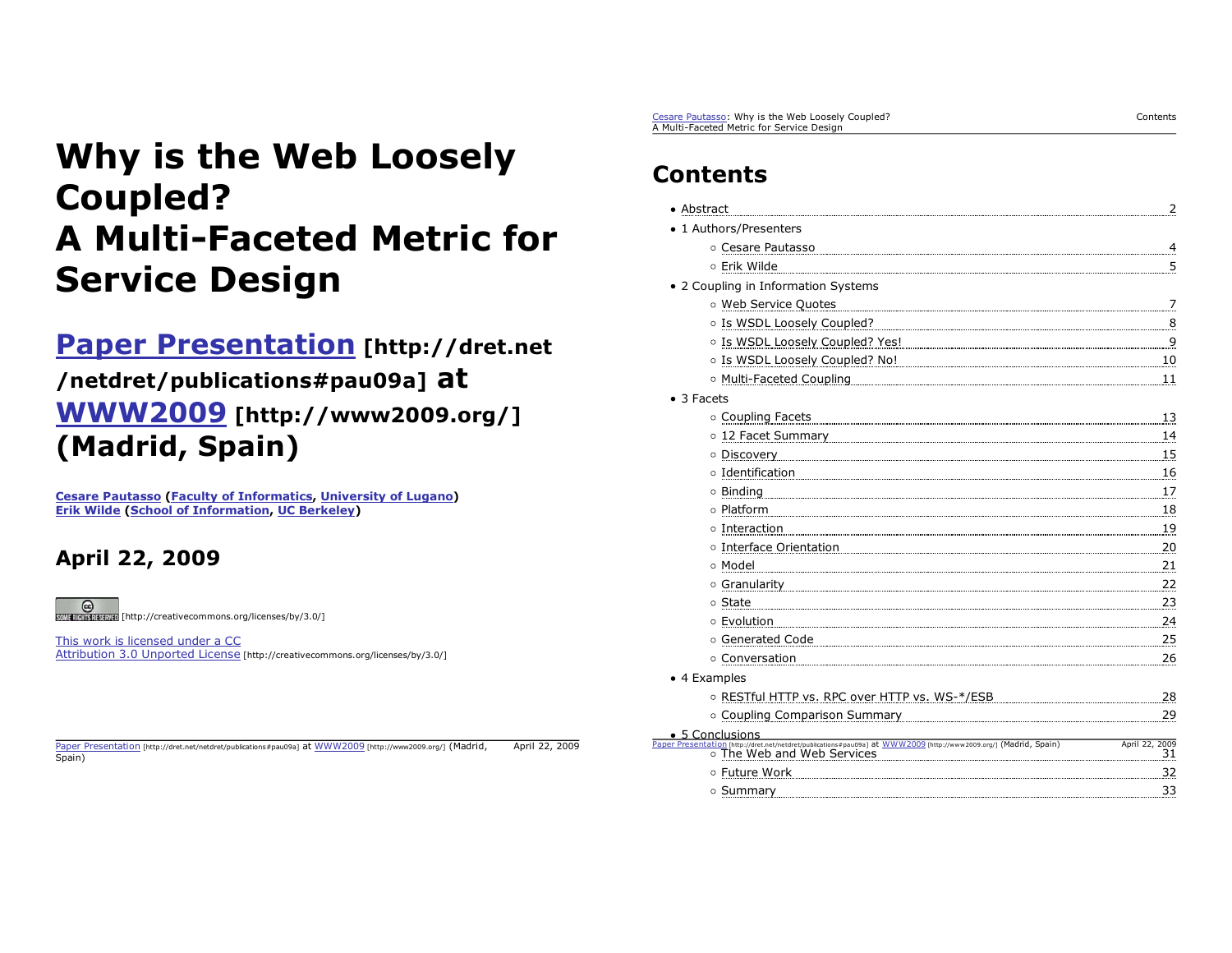## **Abstract**

**(2)**

Loose coupling is often quoted as a desirable property of systems architectures. One of the main goals of building systems using Web technologies is to achieve loose coupling. However, given the lack of a widely accepted definition of this term, it becomes hard to use coupling as a criterion to evaluate alternative Web technology choices, as all options may exhibit, and claim to provide, some kind of "loose" coupling effects. This paper presents a systematic study of the degree of coupling found in service-oriented systems based on a multi-faceted approach. Thanks to the metric introduced in this paper, coupling is no longer a one-dimensional concept with loose coupling found somewhere in between tight coupling and no coupling. The paper shows how the metric can be applied to real-world examples in order to support and improve the design process of service-oriented systems.

# **Authors/Presenters**

#### **Cesare Pautasso(4)**

- Computer Science at Politecnico di Milano, Italy
- [http://www.polimi.it] • Ph.D. at **ETH Zürich** [http://www.ethz.ch/index\_EN] (2004)
- Post-Doc at **ETH Zürich** [http://www.iks.inf.ethz.ch/]

o Software: JOpera: Process Support for more than Web services [http://www.jopera.org]

- Researcher at IBM Zurich Research Lab [http://www.zurich.ibm.com] (2007)
- Assistant Professor at the Faculty of Informatics [http://www.inf.unisi.ch/] (since September 2007)
- Representations: Web [http://www.pautasso.info]

Paper Presentation [http://dret.net/netdret/publications#pau09a] at WWW2009 [http://www2009.org/] (Madrid, Spain) April 22, 2009

Paper Presentation [http://dret.net/netdret/publications#pau09a] at WWW2009 [http://www2009.org/] (Madrid, Spain) April 22, 2009

**Faculty**<br>of Informatics

Liniversità della Svizzera italiana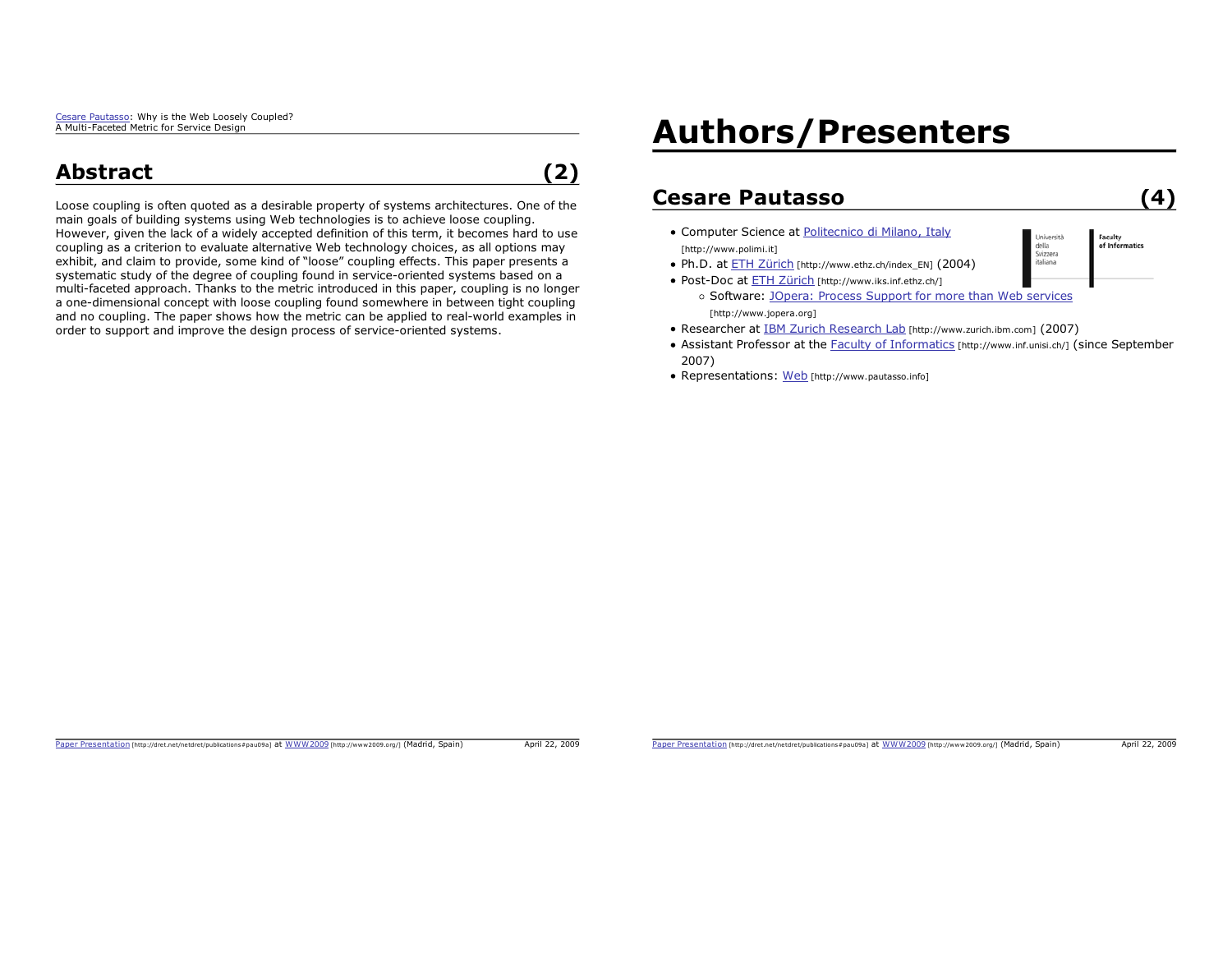Cesare Pautasso: Why is the Web Loosely Coupled? A Multi-Faceted Metric for Service Design

Authors/Presenters

**UC** Berkeley School of Information

**(5)**

## **Erik Wilde**

- Computer Science at Technical University of Berlin (TUB) [http://www.tu-berlin.de/eng/] (88-91)
- Ph.D. at ETH Zürich [http://www.ethz.ch/index\_EN] (92-97)
- Post-Doc at ICSI, Berkeley [http://www.icsi.berkeley.edu/] (97/98)
- o book on "Technical Foundations of the World Wide Web [http://dret.net/netdret /publications#wil98]"
- Various activities back in Switzerland (98-06)
	- o teaching at **ETH Zürich** [http://www.ethz.ch/index\_EN] and FHNW [http://www.fhnw.ch/]
	- working as independent consultant (training, courses, consulting)
	- o research focus on Web architecture and XML technologies
- Professor at the School of Information [http://ischool.berkeley.edu/] (since Fall 2006)
	- o technical director of the Information and Service Design (ISD) program [http://isd.ischool.berkeley.edu/]
- Representations: Web [http://dret.net/netdret/]; twitter [http://twitter.com/dret]; blog [http://dret.typepad.com/]

# **Coupling in Information Systems**

#### **Web Service Quotes (7)**

The notion of designing services to be loosely coupled is the most important, the most far reaching, and the least understood service characteristic.

"Understanding SOA with Web Services", Eric Newcomer and Greg Lomow, Addison-Wesley, 2004 [http://www.informit.com/store/product.aspx?isbn=0321180860]

Loose Coupling is the secret sauce of Web services.

"Service Orient or Be Doomed!", Jason Bloomberg and Ronald Schmelzer, Wiley, 2006 [http://www.wiley.com/WileyCDA/WileyTitle/productCd-0471768588.html]

#### Paper Presentation [http://dret.net/netdret/publications#pau09a] at WWW2009 [http://www2009.org/] (Madrid, Spain) April 22, 2009

Paper Presentation [http://dret.net/netdret/publications#pau09a] at WWW2009 [http://www2009.org/] (Madrid, Spain) April 22, 2009

# C.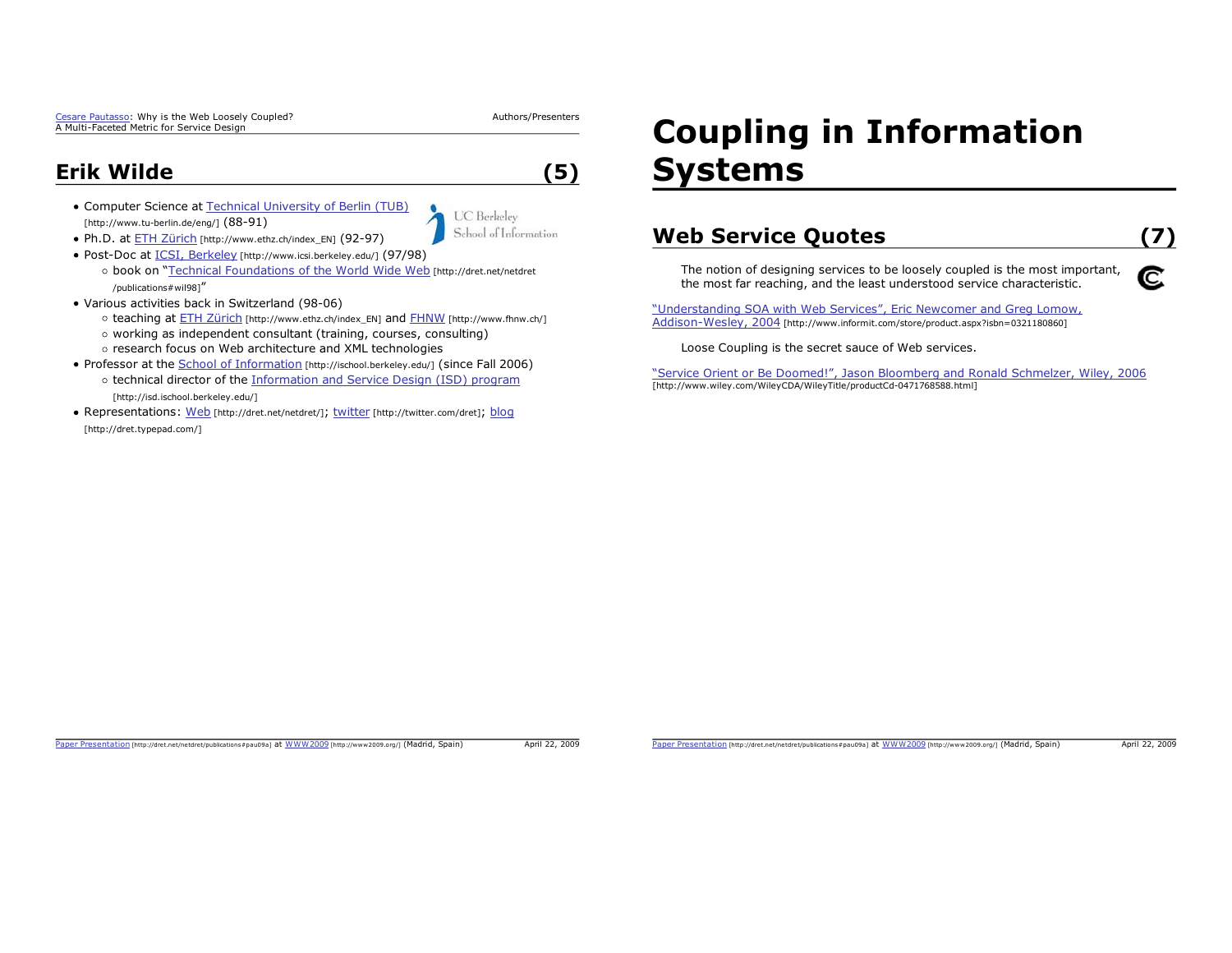Coupling in Information Systems

Cesare Pautasso: Why is the Web Loosely Coupled? A Multi-Faceted Metric for Service Design



#### Paper Presentation [http://dret.net/netdret/publications#pau09a] at WWW2009 [http://www2009.org/] (Madrid, Spain) April 22, 2009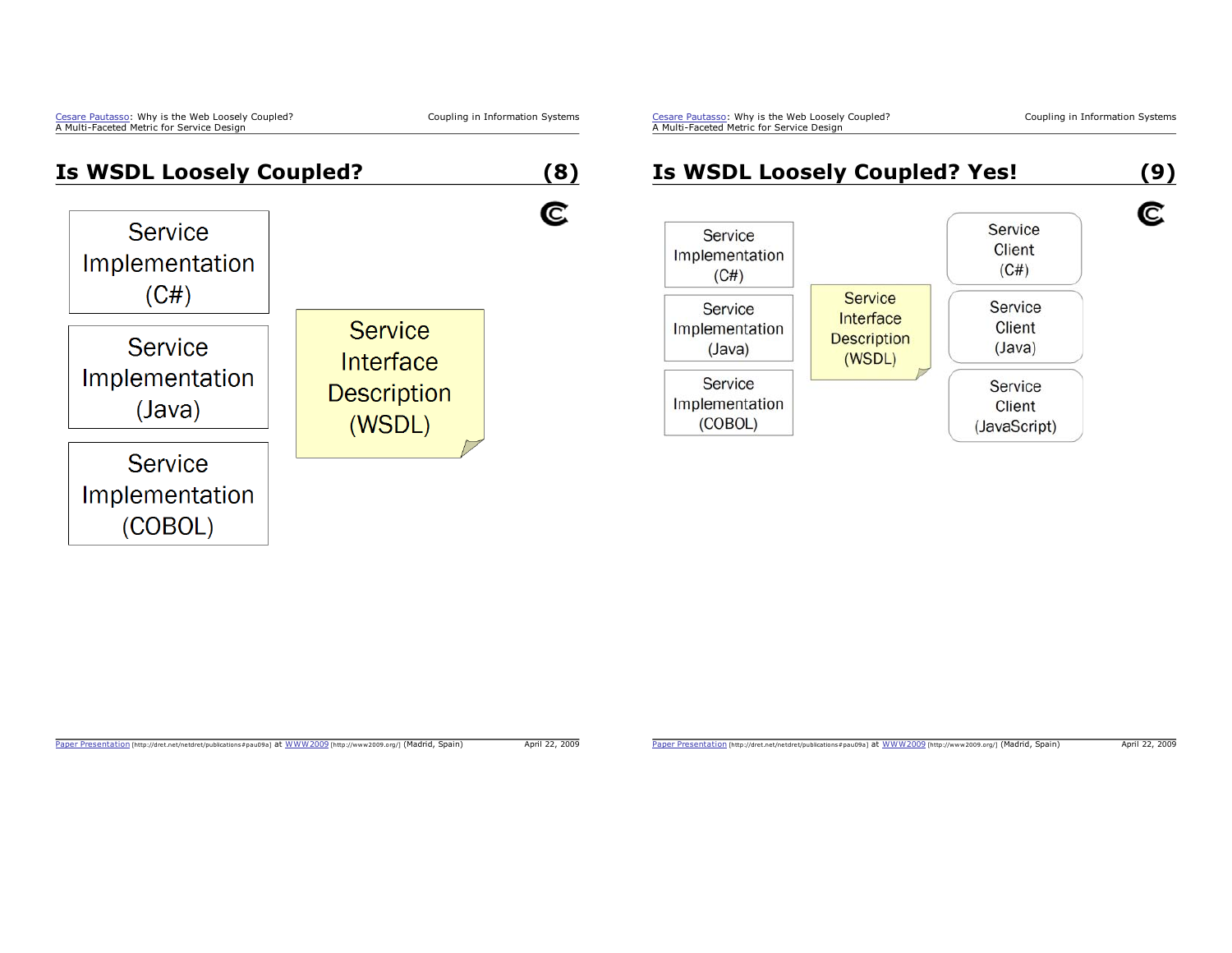Coupling in Information Systems

**Is WSDL Loosely Coupled? No! (10)** C Service Service Client Implementation  $(C#)$  $(C#)$ Changed Service Service Service Implementation Client Interface  $(Java)$  $(Java)$ **Description** (WSDL) Service Service Implementation Client (COBOL) (JavaScript)

Cesare Pautasso: Why is the Web Loosely Coupled? A Multi-Faceted Metric for Service Design

**(11)**

C

### **Multi-Faceted Coupling**

- Is interface description like WSDL "loosely coupled"?
	- o it is because it allows language-independent services to be used o it is not because generated code breaks when the interface changes
- "Coupling" depends on perspectives and goals
	- o there is more than one perspective to look at SOA scenarios o there is more than one goal to achieve for each of these perspectives
- Facets [Facets (1)] allow to use various perspectives
	- o they are not "dimensions" because they are not completely independent
	- $\circ$  it is Future Work [Future Work (1)] to better figure out the dependencies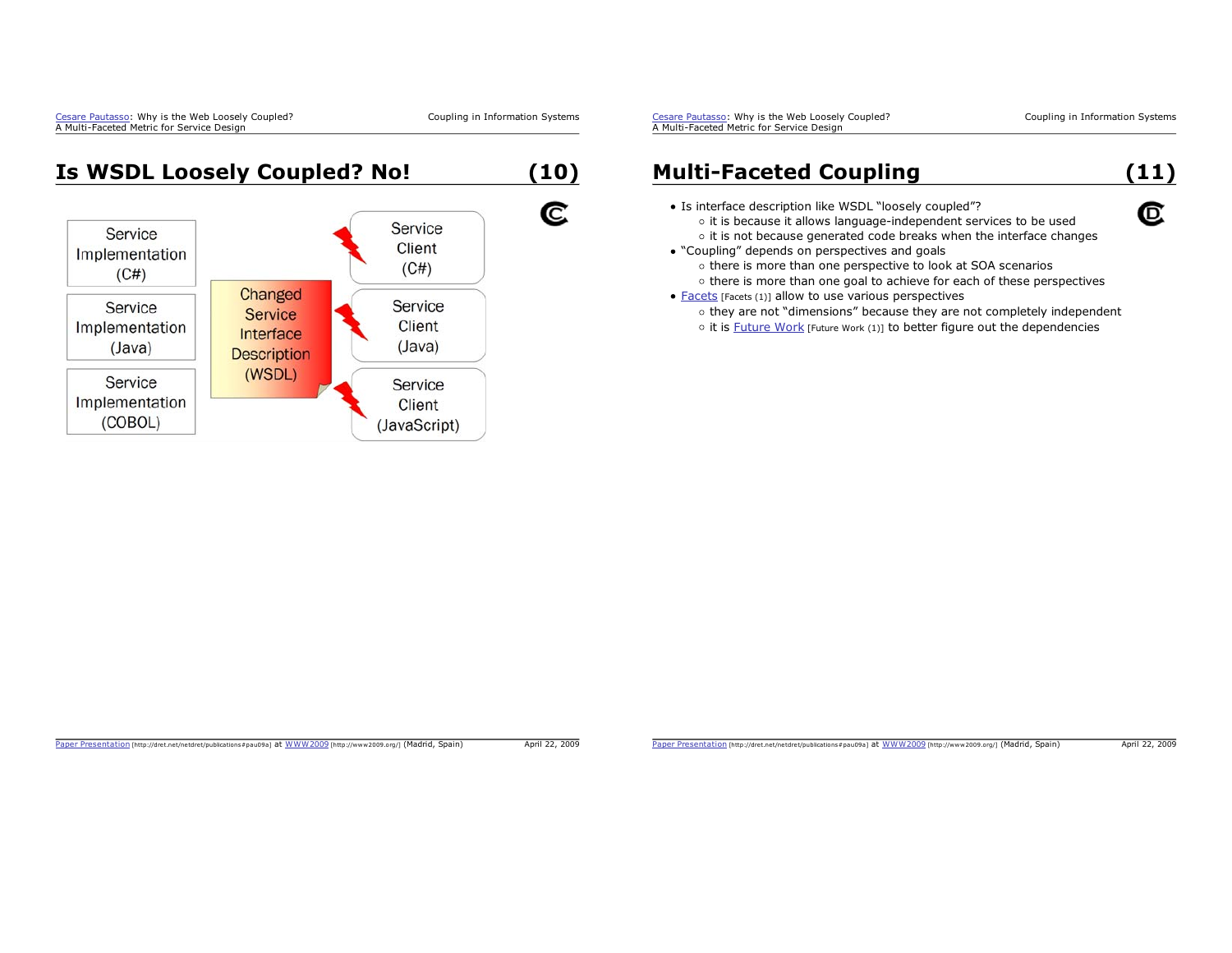# **Facets**

# **Coupling Facets (13)**

 $\Box$ 

- Your system is "loosely coupled"? What do you mean by that?
- Your system is "tightly coupled"? What do you mean by that?
- Coupling is more than just a binary switch
- Apple's *Push Service* for the iPhone SDK
	- o pushing notifications is tightly coupled with Apple's infrastructure
	- handling notifications is loosely coupled and works like a regular Web app
- iPhone map apps can now be built on an API
	- apps are tightly coupled with the iPhone (web-based apps are loosely coupled)
	- o platform is tightly coupled with the device (high switching costs)
	- $\circ$  data flow can be loosely coupled (for example with a RESTful service)

Cesare Pautasso: Why is the Web Loosely Coupled? A Multi-Faceted Metric for Service Design

### **12 Facet Summary**

**(14)**

Q

| Facet                                                       | Tight Coupling      | Loose Coupling              |
|-------------------------------------------------------------|---------------------|-----------------------------|
| <b>Discovery [Discovery (1)]</b>                            | Registration        | Referral                    |
| <b>Identification</b> [Identification (1)]                  | Context-Based       | Global                      |
| <b>Binding [Binding (1)]</b>                                | Early               | Late                        |
| Platform [Platform (1)]                                     | Dependent           | Independent                 |
| <b>Interaction [Interaction (1)]</b>                        | Synchronous         | Asynchronous                |
| <b>Interface Orientation [Interface</b><br>Orientation (1)] | Horizontal          | Vertical                    |
| Model [Model (1)]                                           | Shared Model        | Self-Describing<br>Messages |
| <b>Granularity [Granularity (1)]</b>                        | Fine                | Coarse                      |
| State [State (1)]                                           | Shared,<br>Stateful | <b>Stateless</b>            |
| <b>Evolution</b> [Evolution (1)]                            | <b>Breaking</b>     | Compatible                  |
| <b>Generated Code [Generated Code (1)]</b>                  | Static              | None/Dynamic                |
| <b>Conversation [Conversation (1)]</b>                      | Explicit            | Reflective                  |

Paper Presentation [http://dret.net/netdret/publications#pau09a] at WWW2009 [http://www2009.org/] (Madrid, Spain) April 22, 2009

Facets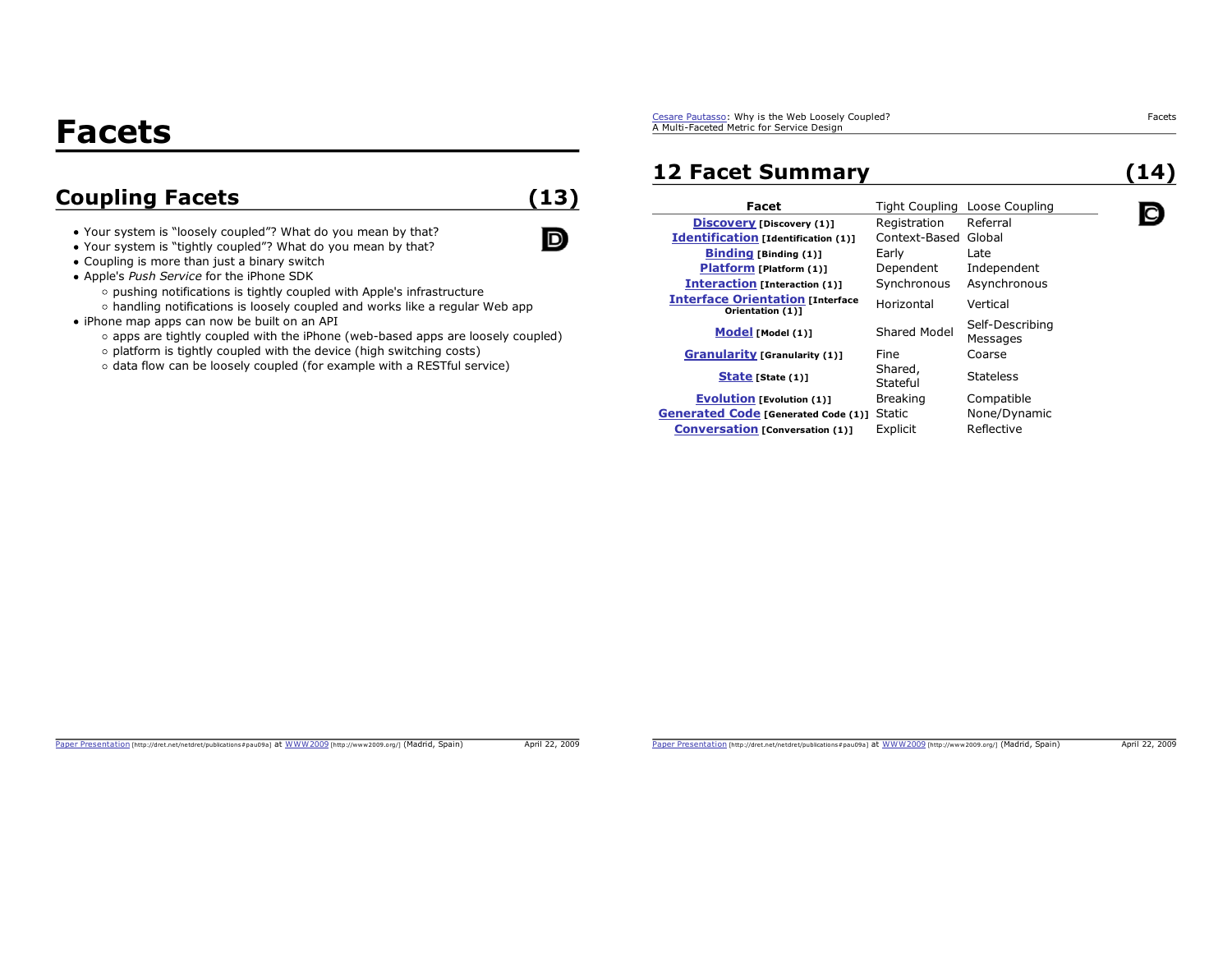### **Discovery**

Centralized Registration is tightly coupled

- o services register with a centralized UDDI registry
- $\circ$  clients query the registry to discover new services
- Decentralized Referral is loosely coupled
	- o clients learn about new services by getting "a link" from other clients
	- o services may refer clients to other services

Cesare Pautasso: Why is the Web Loosely Coupled? A Multi-Faceted Metric for Service Design

## **Identification**

- Naming is one of the core tasks in information systems  $\circ$  without naming, it is impossible to reliably identify anything
- Naming can be done centrally or independently
	- centralized authorities often have a limited (non-global) scope
	- o federated naming has to insure that names and namespaces do not clash
- Tightly coupled naming binds name to a non-global scope names leaving that scope have to be *contextualized* to remain usable
- Loosely coupled naming uses globally unique names names can be safely used without additional scoping/context rules

Paper Presentation [http://dret.net/netdret/publications#pau09a] at WWW2009 [http://www2009.org/] (Madrid, Spain) April 22, 2009

Facets

**(15)**

C

Paper Presentation [http://dret.net/netdret/publications#pau09a] at WWW2009 [http://www2009.org/] (Madrid, Spain) April 22, 2009

Facets

**(16)**

Q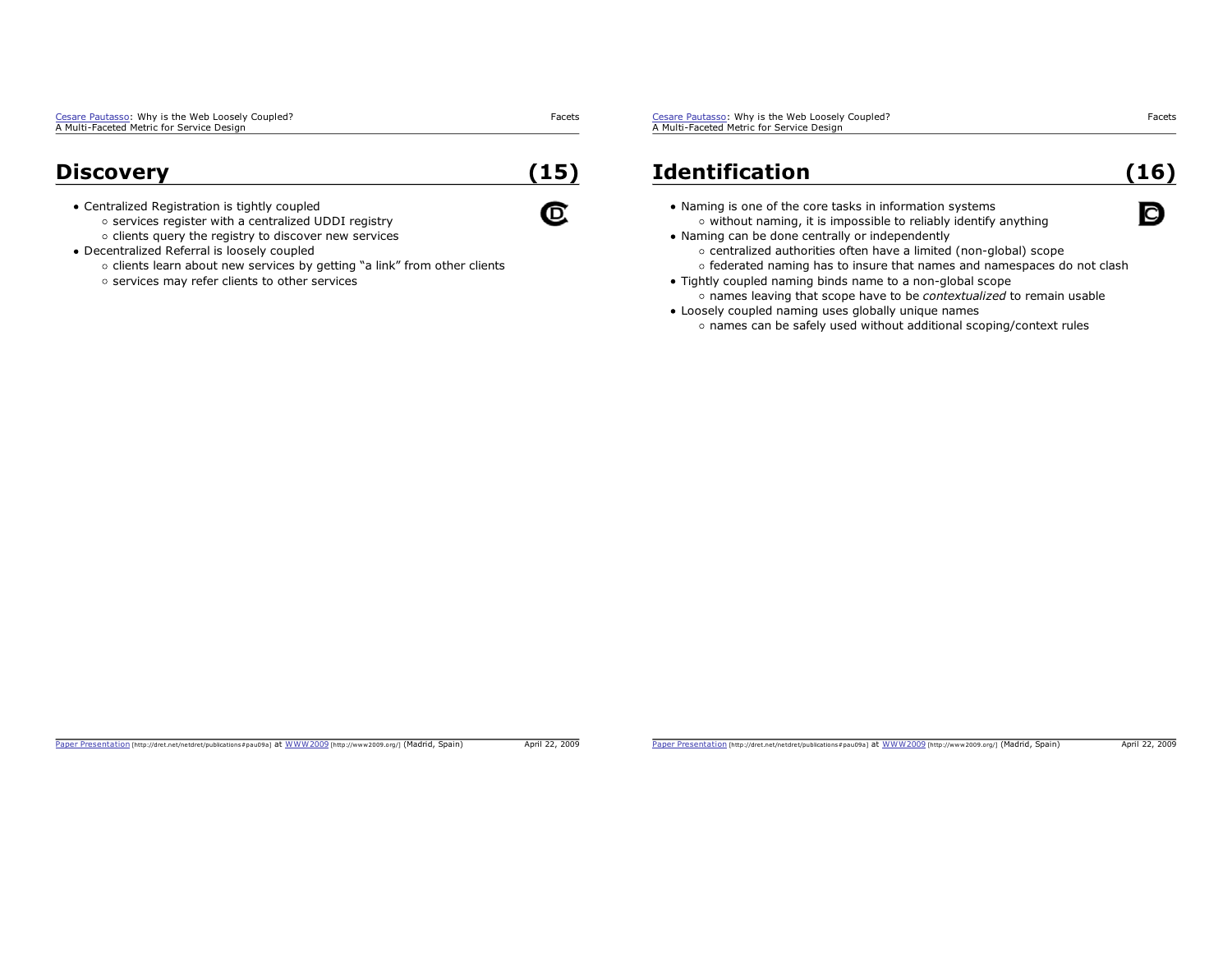| Cesare Pautasso: Why is the Web Loosely Coupled? | Facets |
|--------------------------------------------------|--------|
| A Multi-Faceted Metric for Service Design        |        |

### **Binding**

*Early binding* makes it hard to change binding decisions

- *Late binding* allows more dynamic approach (but may be expensive)
- Binding happens on various levels
	- DNS names have to be resolved to IP addresses (*CDNs* exploit this fact) o service interfaces could be resolved to service providers
- *Discovery* can be a *compile-time* or *run-time* process
	- o discovering interface descriptions compiles interfaces into code [Generated Code (1)] (tightly coupled)
	- using uniform interfaces makes it easier to switch services (loose coupling)
	- binding to *expected resource representations* also increases coupling
- Dynamically switching compile-time bindings is very hard
	- $\circ$  in theory possible if the services implement the same technical model
	- o in practice hard to do reliably, rarely done, and tightly coupled

Cesare Pautasso: Why is the Web Loosely Coupled? A Multi-Faceted Metric for Service Design



Paper Presentation [http://dret.net/netdret/publications#pau09a] at WWW2009 [http://www2009.org/] (Madrid, Spain) April 22, 2009

**(17)**

C

Paper Presentation [http://dret.net/netdret/publications#pau09a] at WWW2009 [http://www2009.org/] (Madrid, Spain) April 22, 2009

Facets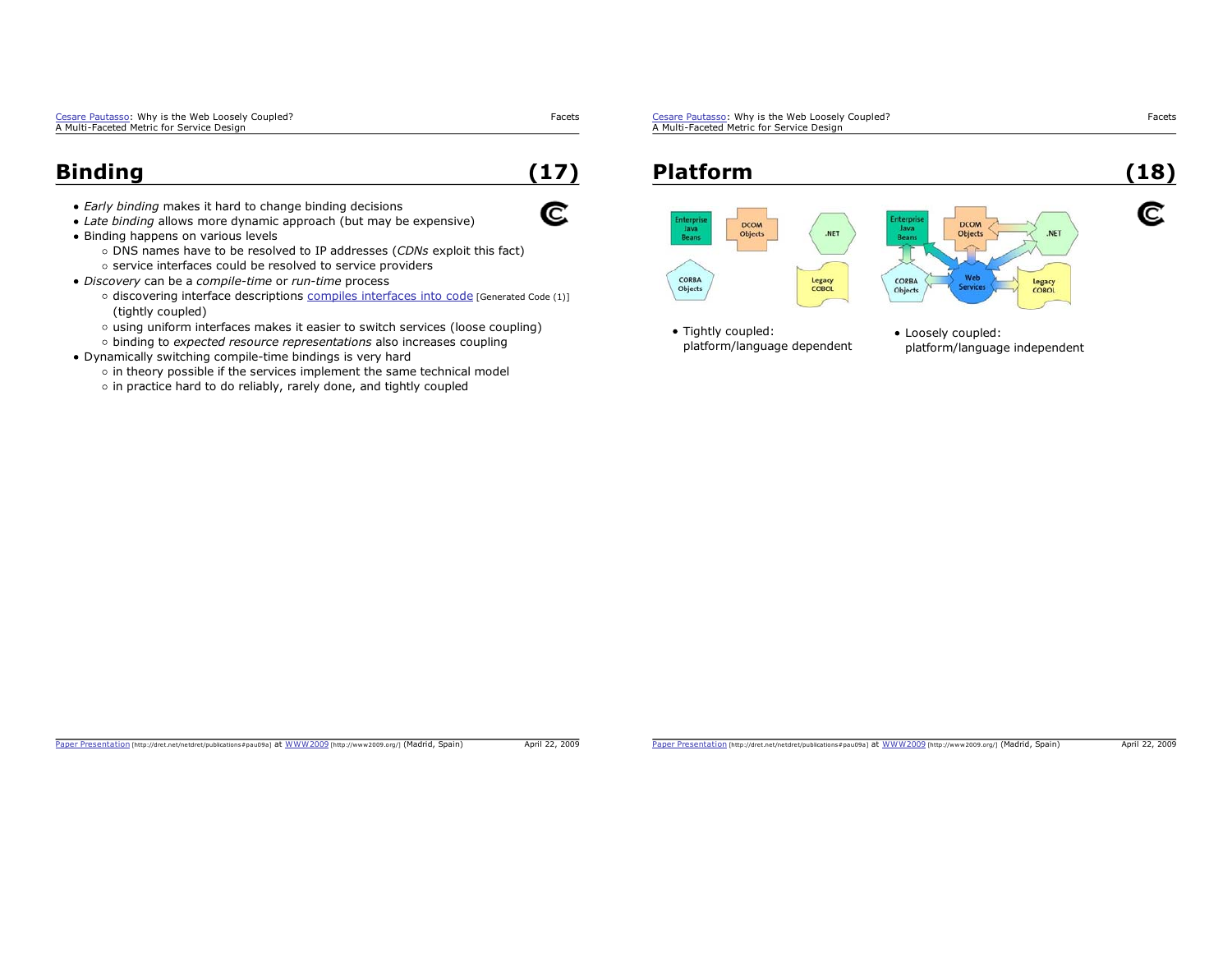| Cesare Pautasso: Why is the Web Loosely Coupled? |  |
|--------------------------------------------------|--|
| A Multi-Faceted Metric for Service Design        |  |

#### **Interaction**

- Do two services need to be available at the same time in order tosuccessfully interact?
	- synchronous  $\rightarrow$  tight coupling
	- asynchronous  $\rightarrow$  loose coupling

Cesare Pautasso: Why is the Web Loosely Coupled? A Multi-Faceted Metric for Service Design

## **Interface Orientation**



- *APIs* hide distribution and heterogeneity
	- o they also hide the actual protocol required to interact  $\circ$  apps are tightly coupled with the specific API
- *Protocols* expose the rules for formats for communications  $\circ$  they require clients to directly interact with services
	- $\circ$  the protocol can be implemented by any service client
	- $\circ$  there may/should be some internal separation in the client
- APIs are convenient, but protocols are more important

Facets

D

Facets

**(19)**

C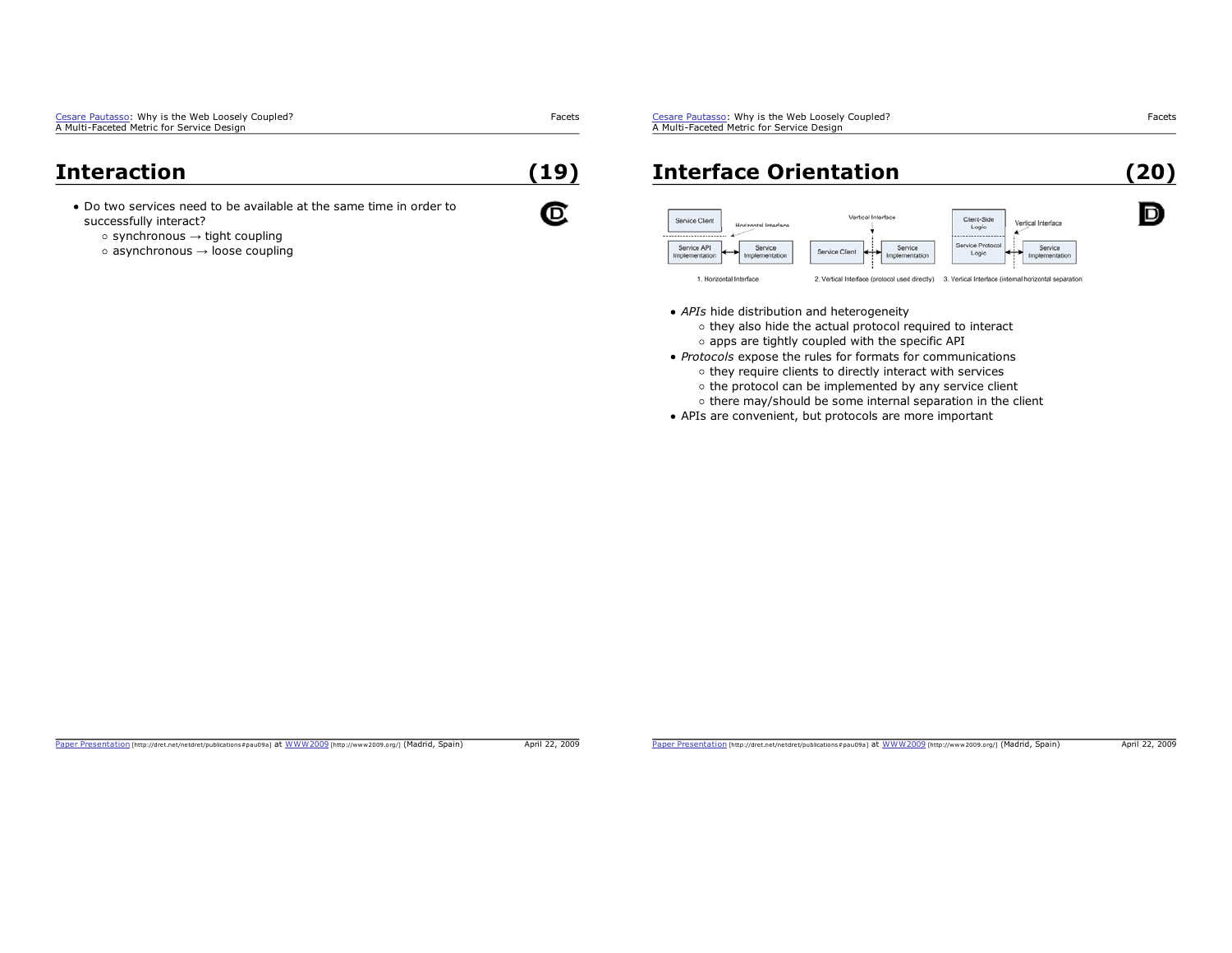#### **Model**

**(21)**

C

Facets

Die Bedeutung eines Wortes ist sein Gebrauch in der Sprache. (The meaning of a word is its use in language.)

Ludwig Wittgenstein [http://en.wikipedia.org/wiki/Ludwig\_Wittgenstein], "Philosophical Investigations [http://en.wikipedia.org/wiki/Philosophical\_Investigations]", 1953

- Shared models often lead to 1:1 serializations of objects
- Shared representations require each peer to map from model to representation  $\circ$  internally, they can use any model they like
- "Model sharing" should be limited as much as possible
	- shared "deep models" of data  $\rightarrow$  tight coupling
	- representations as "surface models"  $\rightarrow$  loose coupling

Cesare Pautasso: Why is the Web Loosely Coupled? A Multi-Faceted Metric for Service Design

### **Granularity**

**(22)**

C

• Trade-off between:

complexity/reusability of the service interface and

- o number of interactions required to service a client
- fine-grained  $\rightarrow$  tight coupling o many functions, often derived from an implicitly shared model [Model (1)]
- coarse-grained  $\rightarrow$  loose coupling
	- o few functions that focus on exchanging agreed-upon representations [Model (1)]

Paper Presentation [http://dret.net/netdret/publications#pau09a] at WWW2009 [http://www2009.org/] (Madrid, Spain) April 22, 2009

Facets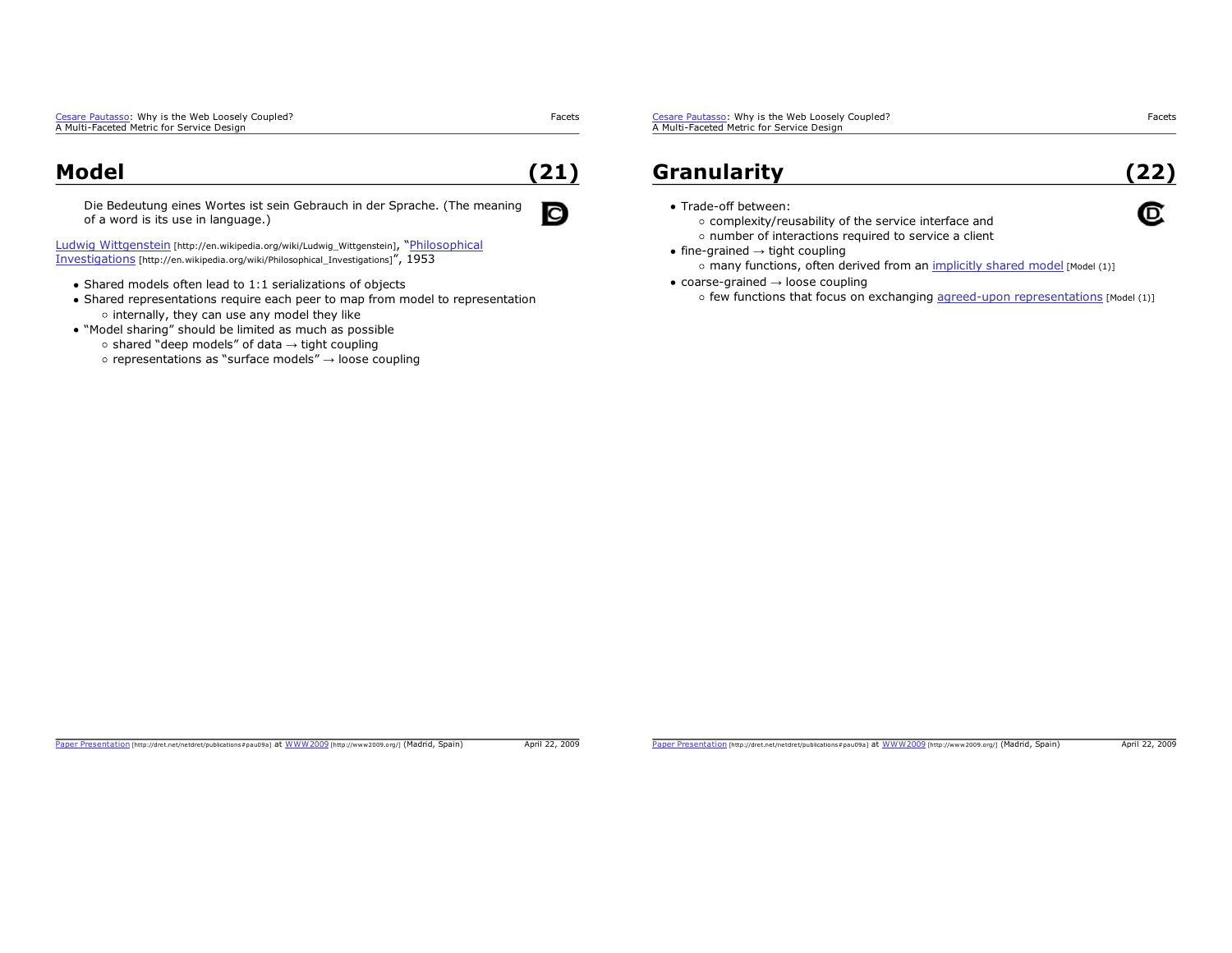Facets

**(23)**

 $\blacksquare$ 

#### **State**

*Shared State* requires expensive session tracking o tight coupling because services need to keep track of clients

*Stateless Interactions* keep state either on the client or in resources o loose coupling because services can treat interactions in isolation Cesare Pautasso: Why is the Web Loosely Coupled? A Multi-Faceted Metric for Service Design

### **Evolution**

- Services should support *versioning*
- *Compatibility* can come in two different flavors
	- 1. *backward compatibility*: an older client can work with an newer service
	- 2. *forward compatibility*: a newer client can work with an older service
- Coupling can be associated with various compatibility issues
	- o tightly coupled scenarios require synchronized updates
	- o loosely coupled scenarios allow independent versioning

Paper Presentation [http://dret.net/netdret/publications#pau09a] at WWW2009 [http://www2009.org/] (Madrid, Spain) April 22, 2009

Facets

**(24)**

D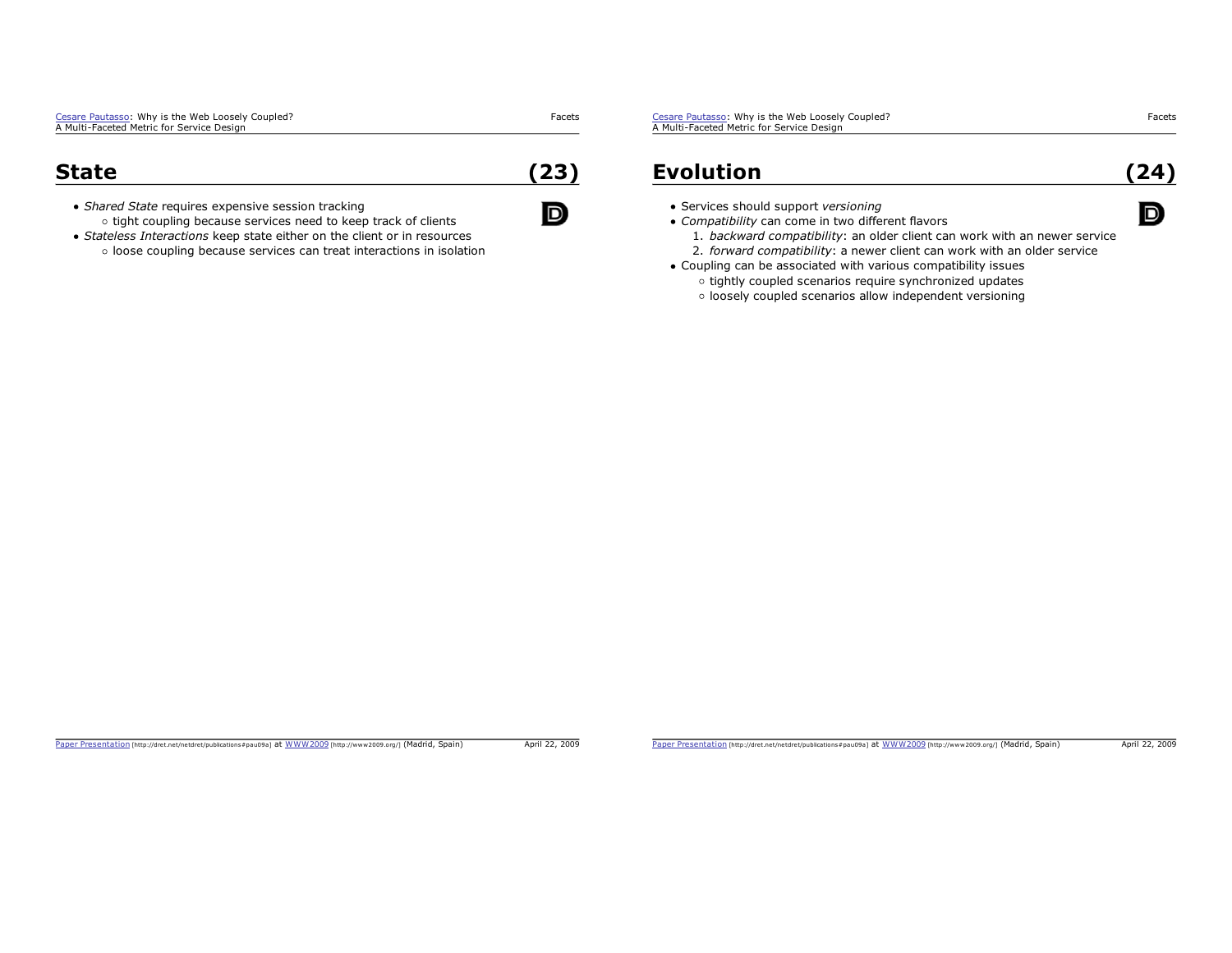### **Generated Code**

- *Code generation* takes interface descriptions and generates stubs
	- $\circ$  it is based on compile-time binding to interface descriptions [Binding (1)]
	- $\circ$  it creates a horizontal interface [Interface Orientation (1)] on top of the generated code
- Code can be generated/hardcoded for various aspects of service handling
	- *interaction code* handles access functions and handling workflows *resource handling* processes representations in RESTful scenarios
- *Extension mechanisms* can be used to create less coupling

#### $\circ$  browsers can be extended for handling new media types

Cesare Pautasso: Why is the Web Loosely Coupled? A Multi-Faceted Metric for Service Design

#### **Conversation**

# **(26)**

- Services may provide functionality that requires clients to exchange a set of messages in a certain order
	- design-time, explicit conversation description  $\rightarrow$  tight coupling
	- run-time, reflective discovery of the conversation  $\rightarrow$  loose coupling

Facets

**(25)**

C

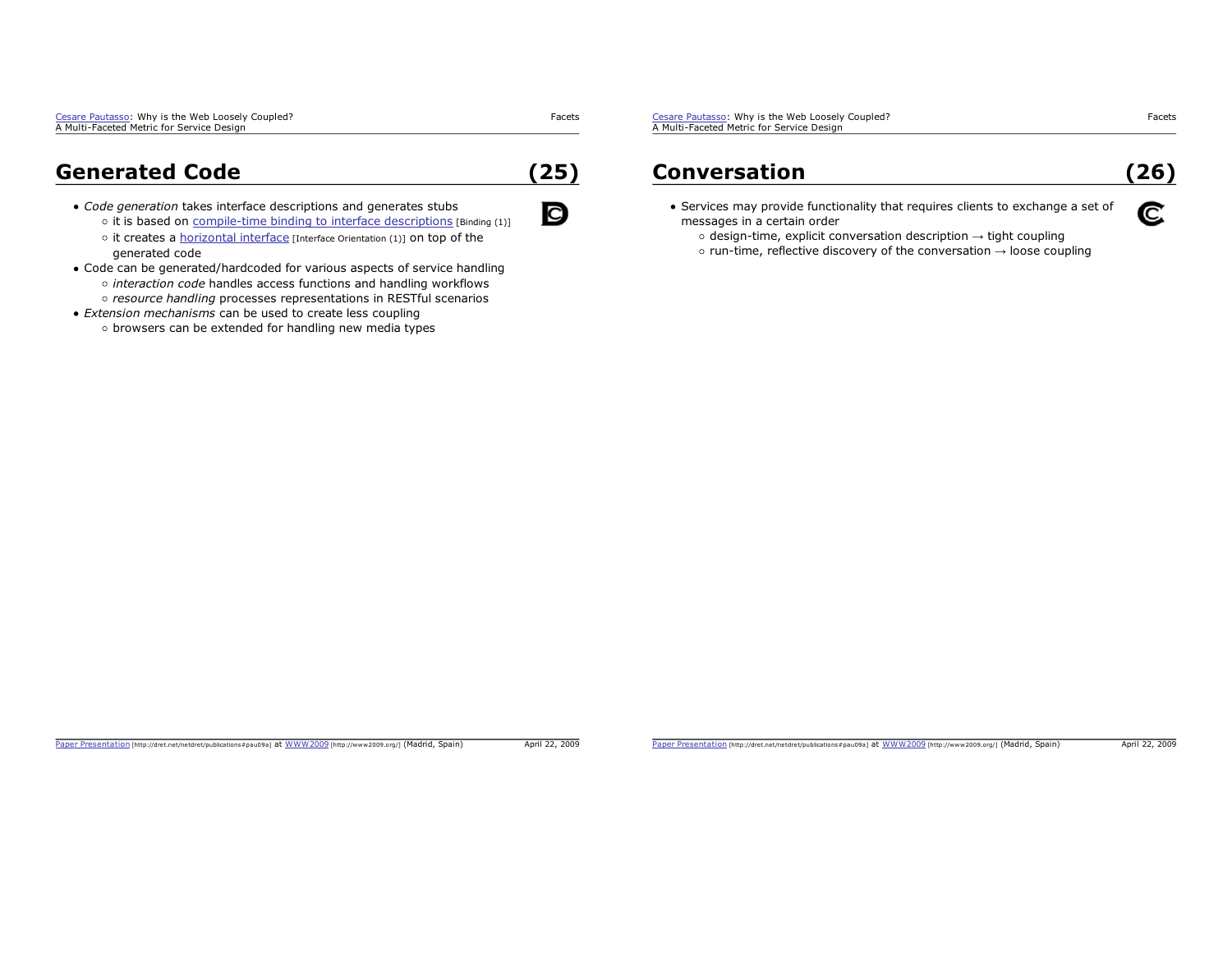# **Examples**

#### **RESTful HTTP vs. RPC over HTTP vs. (28) WS-\*/ESB**



Cesare Pautasso: Why is the Web Loosely Coupled? A Multi-Faceted Metric for Service Design

# **Coupling Comparison Summary**

| Coupling        |    |   | <b>REST RPC WS-*/ESB</b> |
|-----------------|----|---|--------------------------|
| Loose           | 10 | 3 |                          |
| Tight           | n  | Δ | 5.                       |
| Design-Specific | 2  | 5 | 3.                       |
|                 |    |   |                          |



Paper Presentation [http://dret.net/netdret/publications#pau09a] at WWW2009 [http://www2009.org/] (Madrid, Spain) April 22, 2009

Paper Presentation [http://dret.net/netdret/publications#pau09a] at WWW2009 [http://www2009.org/] (Madrid, Spain) April 22, 2009

Examples

C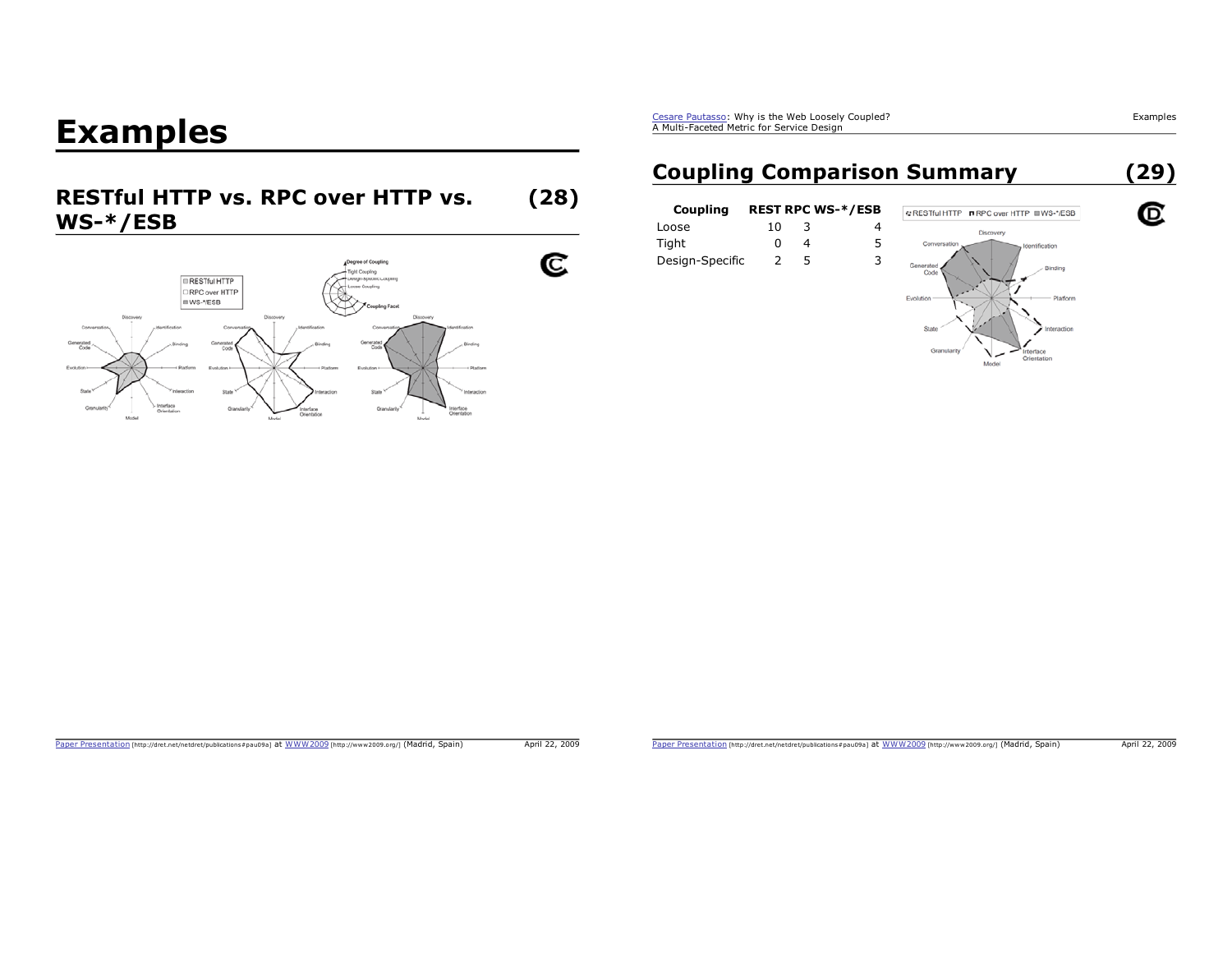# **Conclusions**

## **The Web and Web Services**

• The Web is only paralleled by the international phone system

- o it looked like a step back from sophisticated GUIs and CORBA
- o "dumbing down" GUIs creates powerful network effects
- $\circ$  enterprise IT experiences a crisis caused by weight and rigidity
- *Web Services* were invented to use the Web
	- o they were designed and built based on a non-Web architectural style
	- o in their WS-\* flavor, they use the Web as transport layer
	- as an alternative, *RESTful Web services* are built like the Web
- RESTful Web services are not "the best solution"
- o but they may be good enough and a good fit for "loose coupling"
- $\bullet$  How to decide when to use the Web and when to use something else?

Cesare Pautasso: Why is the Web Loosely Coupled? A Multi-Faceted Metric for Service Design

### **Future Work**

**(31)**

D

- Find *more facets* and how they affect coupling
- Be more disciplined in exploring *facet dependencies*
- Come up with a *better visualization* of facets

Paper Presentation [http://dret.net/netdret/publications#pau09a] at WWW2009 [http://www2009.org/] (Madrid, Spain) April 22, 2009

Conclusions

**(32)**

D